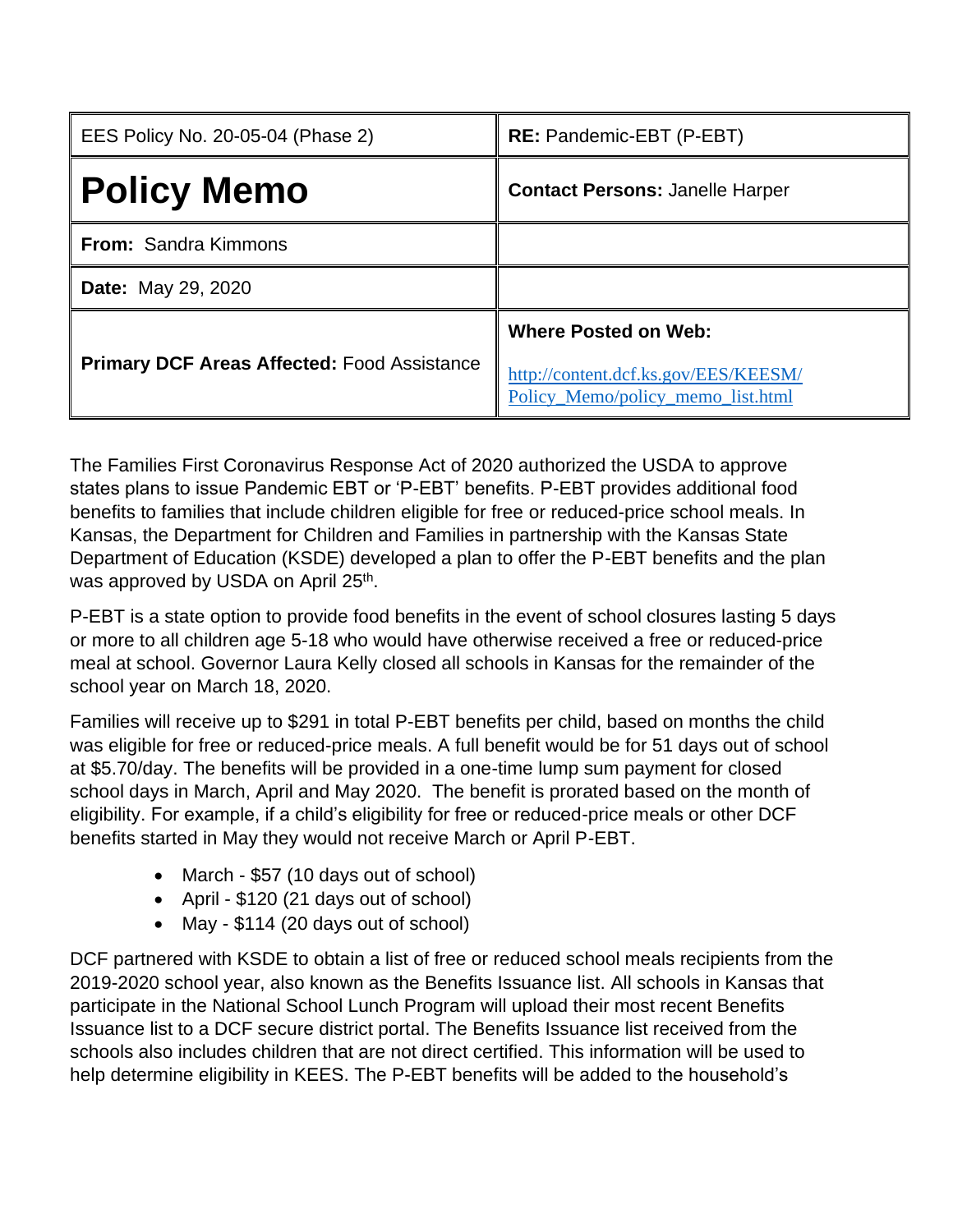existing EBT card. DCF will provide households with an EBT card if they do not already have an active EBT account. P-EBT benefits will be issued in a phased approach as listed below.

## **Auto Enrollment Criteria for Phase 1 and Phase 2:**

- Child must be between age 5 and 18 as of August 31, 2019
- Child's discontinuance status reason cannot be:
	- State Residence OR
	- Whereabouts Unknown OR
	- Out of the Home
- Child must have a Household Status record of "In the Home"
	- Cannot have the status of "Added in Error"
	- Cannot be "Permanently Out of the Home"
- Child must not have a deceased date
- Child must not have a living arrangement that is high dated with the type of "Incarcerated"

Note: If the primary applicant of the case is deceased or has a high dated Living Arrangement record with the type of Incarcerated, a P-EBT block will not be automatically created.

# P-EBT program considerations:

- The P-EBT program block is added to the case with an application date of May 1, 2020.
- The P-EBT program block will continue to show Active, staff do not need to take action. A batch will discontinue this program at a future date. **Staff should not manually discontinue this program by running EDBC.**
- A child can only receive this benefit on one case, not once on mom's case and once on dad's case or half of the amount on mom's case and half of the amount on dad's case.

## **Phase 1:**

- Child is currently receiving FA or TANF benefits as a Member with an application date before or equal to March 31, 2020 and is still active.
- Child was receiving FA or TANF benefits as a Member anytime between the dates of August 1, 2019 and March 31, 2020
- A notice will not be sent to these households.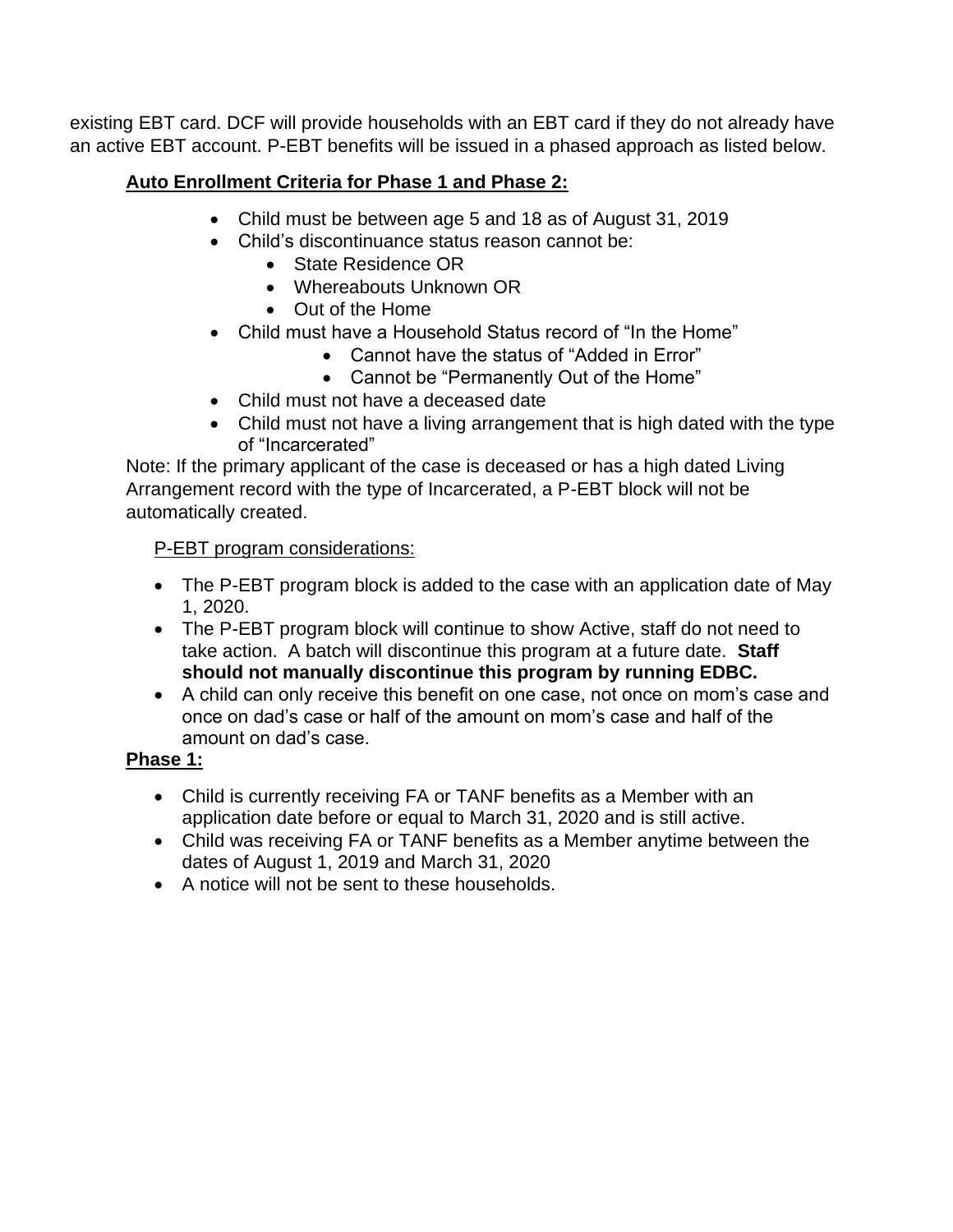| If the clients last<br>name starts with: | The consumer will get their benefits<br>after 6:00am on the: |
|------------------------------------------|--------------------------------------------------------------|
| A or B                                   | 5/21/2020                                                    |
| C or D                                   | 5/22/2020                                                    |
| E, F, or G                               | 5/23/2020                                                    |
| $H, I$ or $J$                            | 5/24/2020                                                    |
| K or L                                   | 5/25/2020                                                    |
| м                                        | 5/26/2020                                                    |
| $N, O, P, Q$ or $R$                      | 5/27/2020                                                    |
|                                          | 5/28/2020                                                    |
| T, U or V                                | 5/29/2020                                                    |
| W, X, Y or Z                             | 5/30/2020                                                    |

• These benefits will be issued on a staggered issuance schedule as seen below:

#### **Phase 2:**

- Households will be auto enrolled using the information provided from the school districts compared to children known to KEES. Below is the details used to determine a match.
	- $\circ$  Child First Name, Last Name and Date of Birth matches between the files that DCF received from the Kansas School Districts for those children that received Free and Reduced School Lunches and compare them to clients in KEES.
		- If a match is found, an Other Program Assistance record for the 'National School Lunch Program' is created and if a case meets the criteria, a P-EBT program block created and benefits issued.
		- If a match is found, an Other Program Assistance record for the 'National School Lunch Program' is created, but if case does not meet the criteria, a P-EBT program block will not be created and the parent will need to register through the parent portal.
		- If no match is found, the parent will register through the parent portal and eligibility will be determined for P-EBT through that means.
- The P-EBT benefits will be issued on their existing EBT card or a new EBT card will be mailed to the households.
- A notice will be sent.
- These benefits began issuing May 28<sup>th</sup> and will continue through June  $5<sup>th</sup>$ .